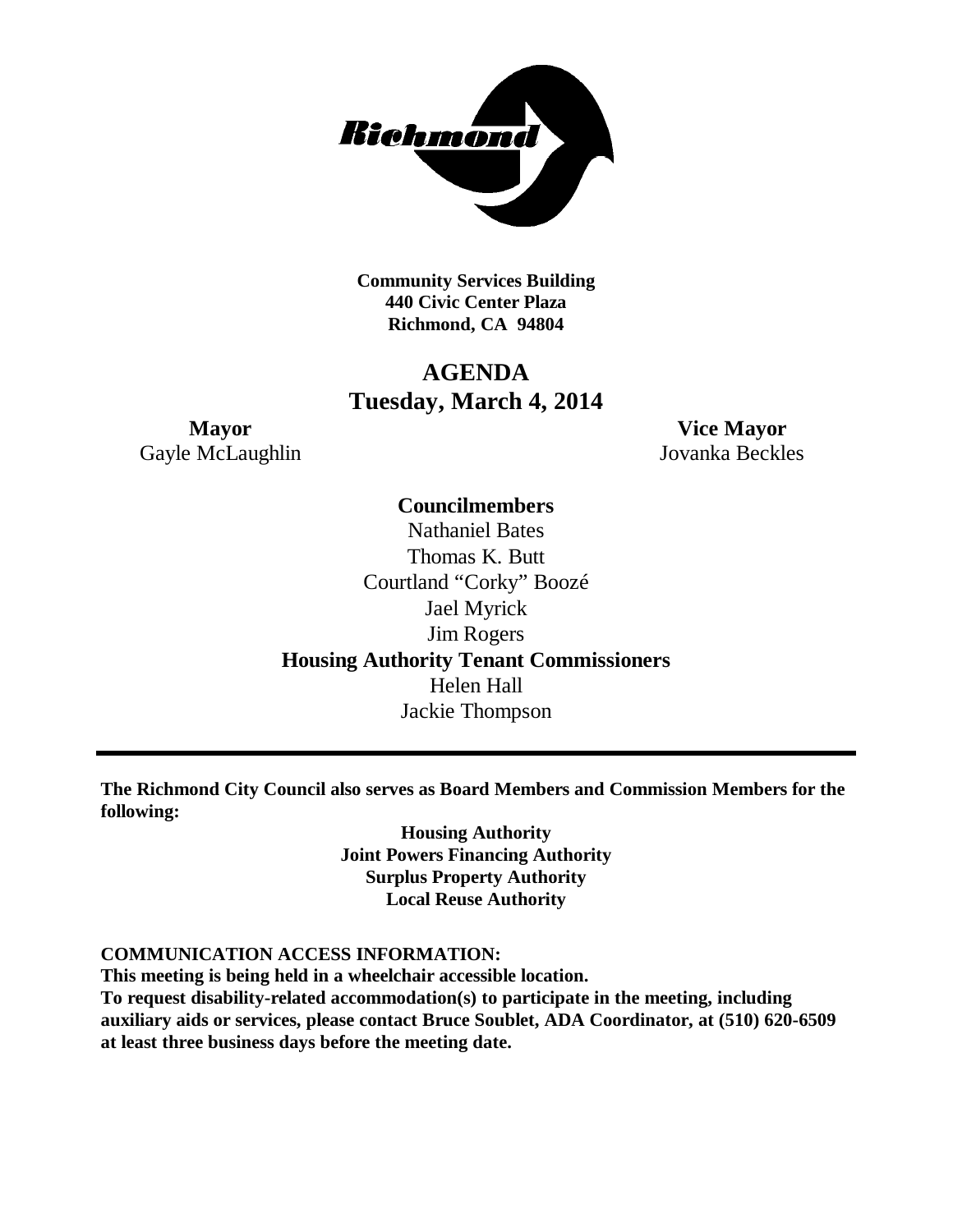# **MEETING PROCEDURES**

The City of Richmond encourages community participation at its City Council meetings and has established procedures that are intended to accommodate public input in a timely and time-sensitive way. As a courtesy to all members of the public who wish to participate in City Council meetings, please observe the following procedures:

**PUBLIC COMMENT ON AGENDA ITEMS:** Anyone who desires to address the City Council on items appearing on the agenda must complete and file a pink speaker's card with the City Clerk **prior** to the City Council's consideration of the item. Once the City Clerk has announced the item and discussion has commenced, no person shall be permitted to speak on the item other than those persons who have submitted their names to the City Clerk. Your name will be called when the item is announced for discussion. **Each speaker will be allowed TWO (2) MINUTES to address the City Council on NON-PUBLIC HEARING items listed on the agenda.**

**OPEN FORUM FOR PUBLIC COMMENT:** Individuals who would like to address the City Council on matters not listed on the agenda or on **Presentations, Proclamations and Commendations, Report from the City Attorney, or Reports of Officers** may do so under Open Forum. All speakers must complete and file a pink speaker's card with the City Clerk **prior** to the commencement of Open Forum. **The amount of time allotted to individual speakers shall be determined based on the number of persons requesting to speak during this item. The time allocation for each speaker will be as follows: 15 or fewer speakers, a maximum of 2 minutes; 16 to 24 speakers, a maximum of 1 and one-half minutes; and 25 or more speakers, a maximum of 1 minute.**

#### **SPEAKERS ARE REQUESTED TO OCCUPY THE RESERVED SEATS IN THE FRONT ROW BEHIND THE SPEAKER'S PODIUM AS THEIR NAME IS ANNOUNCED BY THE CITY CLERK.**

**CONSENT CALENDAR:** Consent Calendar items are considered routine and will be enacted, approved or adopted by one motion unless a request for removal for discussion or explanation is received from the audience or the City Council. A member of the audience requesting to remove an item from the Consent Calendar must complete and file a speaker's card with the City Clerk **prior to the City Council's consideration of Agenda Review.** An item removed from the Consent Calendar may be placed anywhere on the agenda following the City Council's agenda review.

Any law enforcement officer on duty or whose service is commanded by the presiding officer shall be Sergeant-at-Arms of the Council meetings. He/she, or they, shall carry out all orders and instructions given by the presiding officer for the purpose of maintaining order and decorum at the Council meetings (City Council Rules of Procedure and Order Section III F, RMC Section 2.12.030).

**\*\*\*\*\*\*\*\*\*\*\*\*\*\*\*\*\*\*\*\*\*\*\*\*\*\*\*\*\*\*\*\*\*\*\*\*\*\*\*\*\*\*\*\*\*\*\*\*\*\*\*\*\*\*\*\*\*\***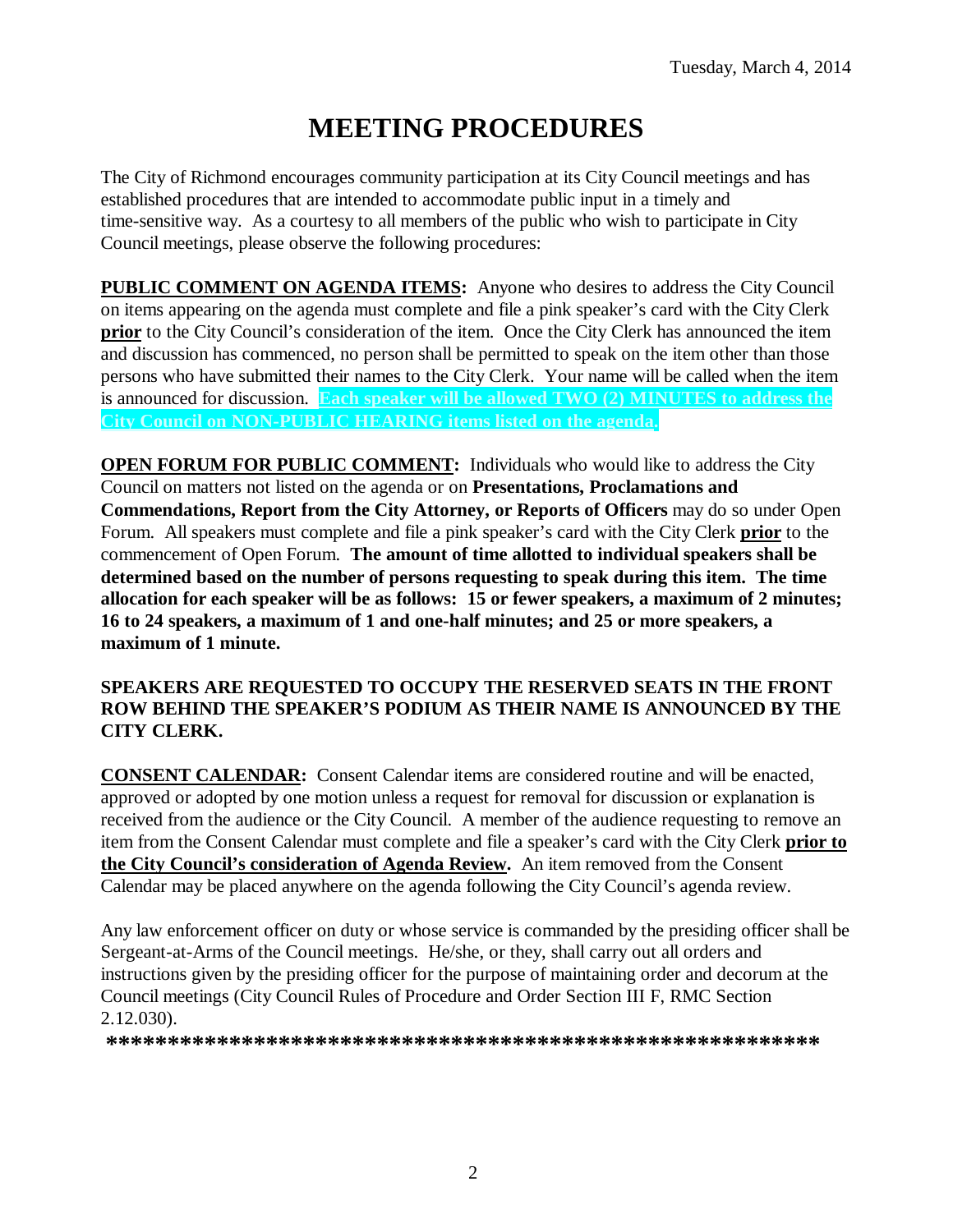## **SPECIAL MEETING OF THE RICHMOND HOUSING AUTHORITY**

6:00 p.m.

- **A. PLEDGE TO THE FLAG**
- **B. ROLL CALL**
- **C. STATEMENT OF CONFLICT OF INTEREST**
- **D. OPEN FORUM FOR PUBLIC COMMENT**
- **E. AGENDA REVIEW**

#### **F. HOUSING AUTHORITY CONSENT CALENDAR**

**F-1.** APPROVE the minutes for the Richmond Housing Authority Meeting held on December 17, 2013 - City Clerk's Office (Diane Holmes 620-6513).

#### **G. HOUSING AUTHORITY AS A WHOLE**

**G-1.** DIRECT staff to hire an independent investigator to report directly to the Richmond Housing Authority Board of Commissioners to look into systemic issues of work order responsiveness within the Richmond Housing Authority and make recommendations - Mayor McLaughlin (620-6503).

#### **H. ADJOURNMENT**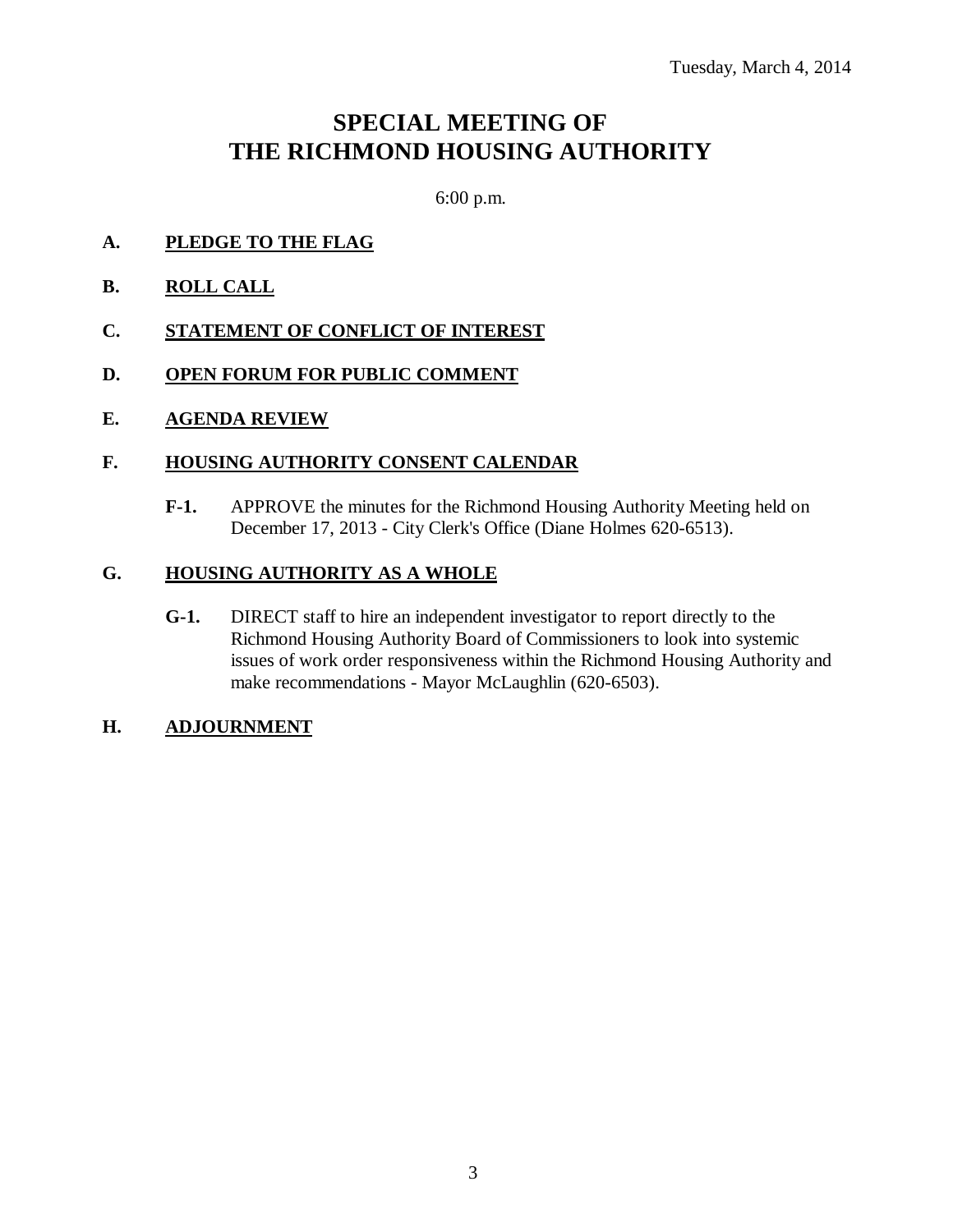## **REGULAR MEETING OF THE RICHMOND CITY COUNCIL**

6:30 p.m.

#### **A. ROLL CALL**

#### **B. STATEMENT OF CONFLICT OF INTEREST**

#### **C. AGENDA REVIEW**

#### **D. REPORT FROM THE CITY ATTORNEY OF FINAL DECISIONS MADE AND NON-CONFIDENTIAL DISCUSSIONS HELD DURING CLOSED SESSION**

#### **E. OPEN FORUM FOR PUBLIC COMMENT**

#### **F. CITY COUNCIL CONSENT CALENDAR**

- **F-1.** ADOPT a resolution amending the City of Richmond's Position Classification Plan to add the new classification of Crime Scene Technician - Human Resources Management Department (Lisa Stephenson 620-6600).
- **F-2.** INTRODUCE an ordinance (first reading) establishing the wages, salary, and compensation for the new classification of Crime Scene Technician (Salary Range No. 42A: \$4,454 - \$5,254/month) - Human Resources Management Department (Lisa Stephenson 620-6600).
- **F-3.** APPROVE an amendment to the purchase order with Waxie Sanitary Supply for procurement of green seal cleaning and paper products, increasing the amount by \$35,000 for a total of \$70,000 during the Fiscal Year 2013-14, and including the option to extend this purchase order at \$70,000 per year for an additional two years - Public Works Department (Yader Bermudez 231-3008).
- **F-4.** APPROVE a contract with Community Violence Solutions (CVS) for the continuation of on-site advocacy services to assist victims of domestic violence and sexual assault, in an amount not to exceed \$81,110 and for the period from January 1, 2014, to December 31, 2014 - Police Department (Chief Chris Magnus 621-1802).
- **F-5.** APPROVE a contract with Bay Hawk Inc. to provide and install 149 Christy Traffic Rated Boxes for the rehabilitation of the Richmond Parkway lighting system in an amount not to exceed \$185,500 - Public Works Department (Yader A. Bermudez 231-3008). This item was reviewed and recommended for approval by the Finance Committee at its February 7, 2014, meeting.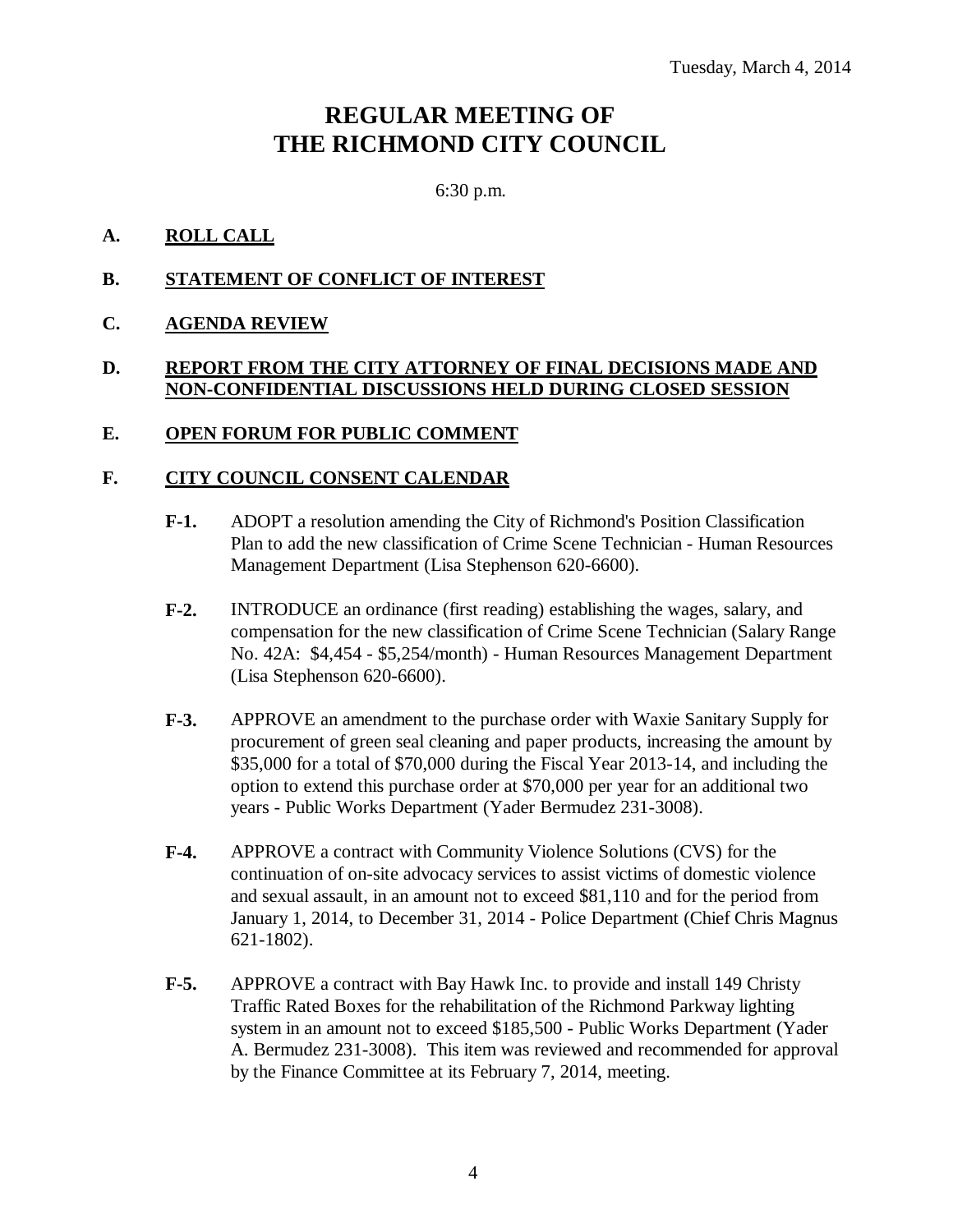- **F-6.** APPROVE a contract with the East Bay Center for the Performing Arts to support ongoing arts programs and collaborations with the City of Richmond in an amount not to exceed \$60,000 and for a term from January 1, 2014, to June 30, 2014, as allocated in the Fiscal Year 2013-14 Public Art budget - Library and Cultural Services Department (Katy Curl 620-6554).
- **F-7.** APPROVE a contract with the National Institute for Art and Disabilities (NIAD) to support ongoing arts programs and collaborations with the City of Richmond in an amount not to exceed \$60,000 and for a term from January 1, 2014, to June 30, 2014, as allocated in the Fiscal Year 2013-14 Public Art budget - Library and Cultural Services Department (Katy Curl 620-6554).
- **F-8.** APPROVE a contract with Active Network, Inc. for the purchase and implementation of ACTIVE Net, an activity management software program for the Recreation Department, in an amount not to exceed \$30,000, and for a term from March 1, 2014, to December 31, 2014 - Recreation Department (Keith Jabari 620-6950).
- **F-9.** ADOPT an ordinance (second reading) amending Richmond Municipal Code Sections 9.20.150 and 9.20.155 to increase the solid waste collection rates by 1.56% to reflect the change in the Consumer Price Index (CPI) in accordance with the franchise agreement between the City of Richmond and Richmond Sanitary Service - Finance Department (James Goins 620-6741).
- **F-10.** ADOPT an ordinance (second reading) to establish wages, salaries, and compensation for the classifications represented by the Service Employees' International Union (SEIU Local 1021) in the City's classified service, and repealing Ordinance No. 42-06 N.S. - Human Resources Management Department (Lisa Stephenson 620-6600).
- **F-11.** ADOPT a Resolution of Intention and INTRODUCE an ordinance amending the contract between the California Public Employee's Retirement System and the Richmond City Council for employees sharing additional costs of one percent for classic local safety members in the Richmond Fire Management Association (RFMA), the Richmond Police Officers' Association (RPOA) and the International Association of Firefighters Local 188 (Local 188) - Human Resources Management Department (Lisa Stephenson 620-6600).
- **F-12.** APPROVE the following appointments: Community Development Commission: Sarita Ahuja, new appointment, term expiring March 21, 2016; Human Rights and Human Relations Commission: Carolyn Wysinger, new appointment, term expiring March 30, 2016 - Mayor McLaughlin (620-6503).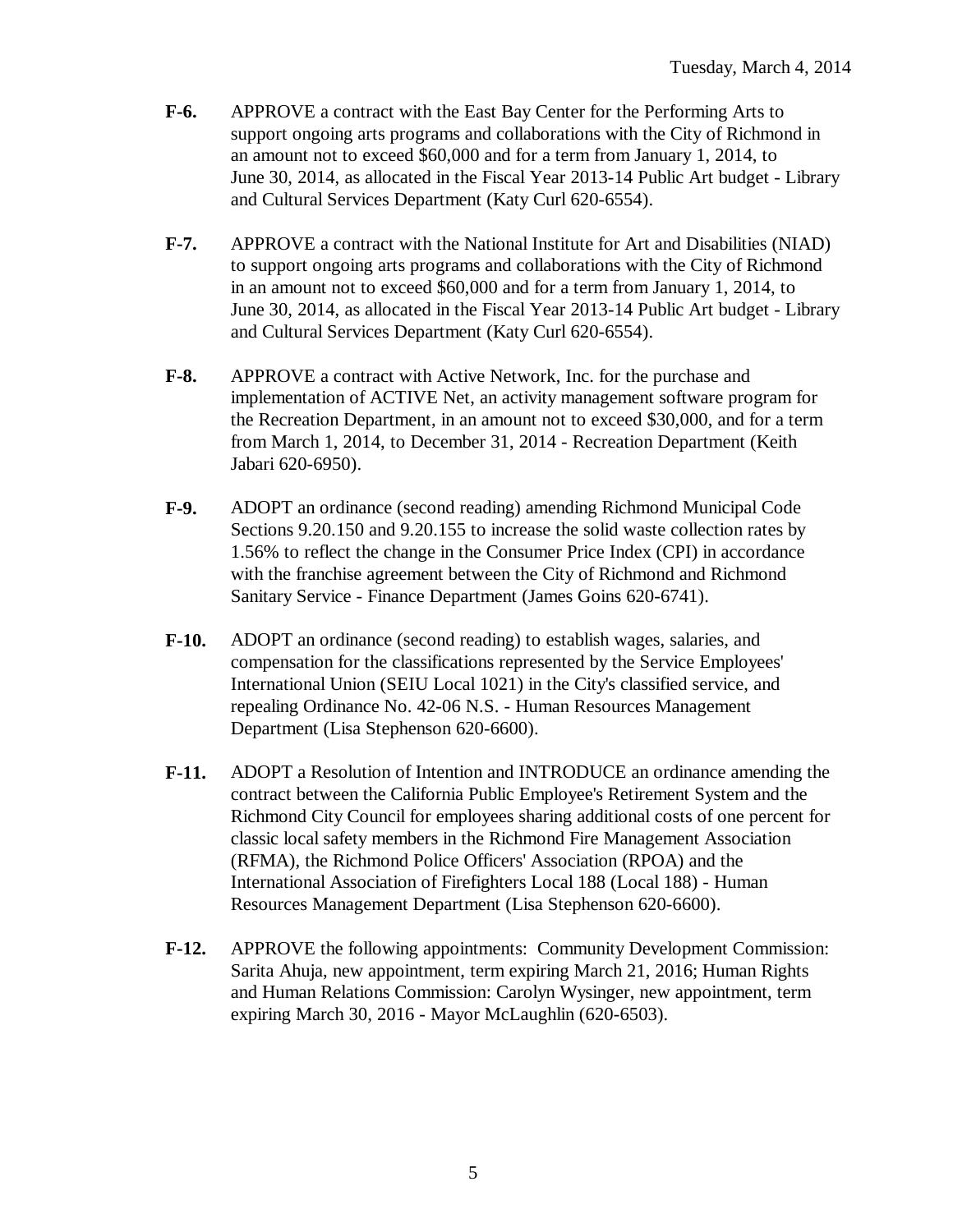**Should any of the following continued items be removed from the Consent Calendar, they will be heard immediately following the approval of the Consent Calendar. All other items removed from the Consent Calendar will be placed at the end of the agenda for consideration.**

- **F-13.** APPROVE a master lease agreement with Golden Solar Power Group (GSPG) for the General Warehouse and amend the neighboring Auto Warehousing Company's lease Exhibit A to reflect the shared employee parking lot condition located at the Point Potrero Marine Terminal - Port Department (Jim Matzorkis 215-4600). **This item was continued from the December 3, 2013, and February 18, 2014, meetings**.
- **F-14.** ADOPT a resolution in support of the I-80/Central Avenue Interchange Enhancement Project Phase I concept plan and direct staff to proceed with project implementation using Contra Costa Transportation Authority funds - Engineering Services Department (Alan Wolken/Steven Tam 307-8091). **This item was continued from the February 18, 2014, meeting.**
- **F-15.** APPROVE an amendment to the existing on-call design services contract with Harris & Associates to continue pavement designs for the City of Richmond, increasing the term by 12 months to a revised termination date of June 30, 2015, and increasing the contract amount by \$100,000 to a total contract amount not to exceed \$600,000 - Engineering Services Department (Alan Wolken 307- 8137/Tawfic Halaby 621-1612). This item was reviewed and recommended for approval by the Finance Committee at its February 7, 2014, meeting. **This item was continued from the February 18, 2014, meeting.**
- **F-16.** APPROVE a contract with Liebert Cassidy Whitmore MP in the amount of \$100,000 to continue contract negotiations, legal consultation, and employee training for the period January 1, 2014, through December 31, 2014 - Human Resources Management Department (Lisa Stephenson 620-6600). This item was reviewed by the Finance Committee at its February 7, 2014, meeting. This item was continued from the February 18, 2014, meeting.

### **G. COUNCIL AS A WHOLE**

- **G-1.** DISCUSS and provide direction to staff regarding the amount of funding Holland and Knight obtained for the City of Richmond during the term of their contract - Councilmember Boozé (620-6593). **This item was continued from the February 4 and 18, 2014, meetings.**
- **G-2.** DISCUSS and consider directing staff to submit a written response regarding a petition from Karki Enterprise Inc. dba: Point Richmond Market and Deli to remove or modify alcohol beverage license conditions - Councilmembers Bates and Butt (620-6861). **This item was continued from the February 18, 2014, meeting.**